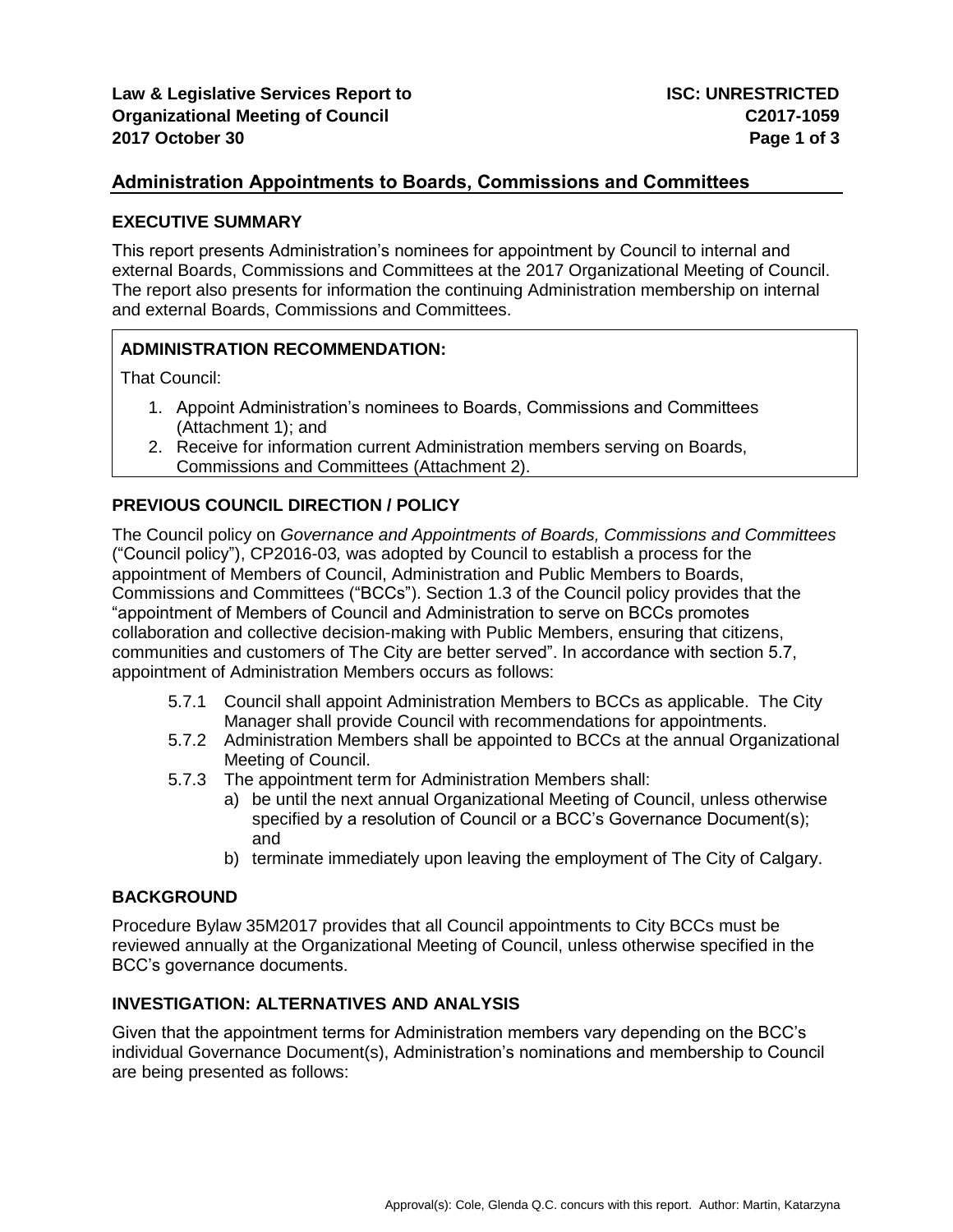# **Administration Appointments to Boards, Commissions and Committees**

- *for appointment by Council* Administration's nominees, to BCCs, in accordance with the individual BCC's Governance Document(s) (Attachment 1); and
- *for information* Administration members continuing to serve on BCCs as per previous Council appointment and Administration members serving on BCCs by virtue of their position at The City of Calgary (Attachment 2).

## **Stakeholder Engagement, Research and Communication**

Administration issued a request to City Departments and the City Manager's Office for Administration's nominees for appointment to BCCs for the upcoming terms. In accordance with the Council policy, the City Manager recommends the Administration appointments detailed in the Attachments.

## **Strategic Alignment**

This report aligns with Council's priority of a well-run city: "Calgary's government is open, responsive, accountable and transparent, delivering excellent services at a fair price. We work with our government partners to ensure we have the tools we need" (*Action* Plan 2015-2018).

## **Social, Environmental, Economic (External)**

There are no social, environmental and economic impacts as a result of this report.

#### **Financial Capacity**

#### *Current and Future Operating Budget:*

There are no current and future operational budget impacts as a result of this report.

#### *Current and Future Capital Budget:*

There are no current and future capital budget impacts as a result of this report.

#### **Risk Assessment**

The City Solicitor and General Counsel has identified this risk in the past and continues to identify that a risk may arise for The City if an employee's role as a member of Administration conflicts, or is perceived to conflict, with their duties as a board member of a partner or other third party organization. The likelihood and impact of this risk is mitigated by reducing the number of members of Administration serving on the boards of The City's partners or other independent organizations. As well, the Council *Investing in Partnerships Policy* (CP2017-01) encourages The City's partners, to maintain good governance policies and practices including codes of conduct, conflicts of interest, board orientation and board education.

## **REASON(S) FOR RECOMMENDATION(S):**

In accordance with Council policy on *Governance and Appointments of Boards, Commissions and Committees*, Council shall appoint Administration members to Boards, Commissions and Committees, as applicable, at the annual Organizational Meeting of Council.